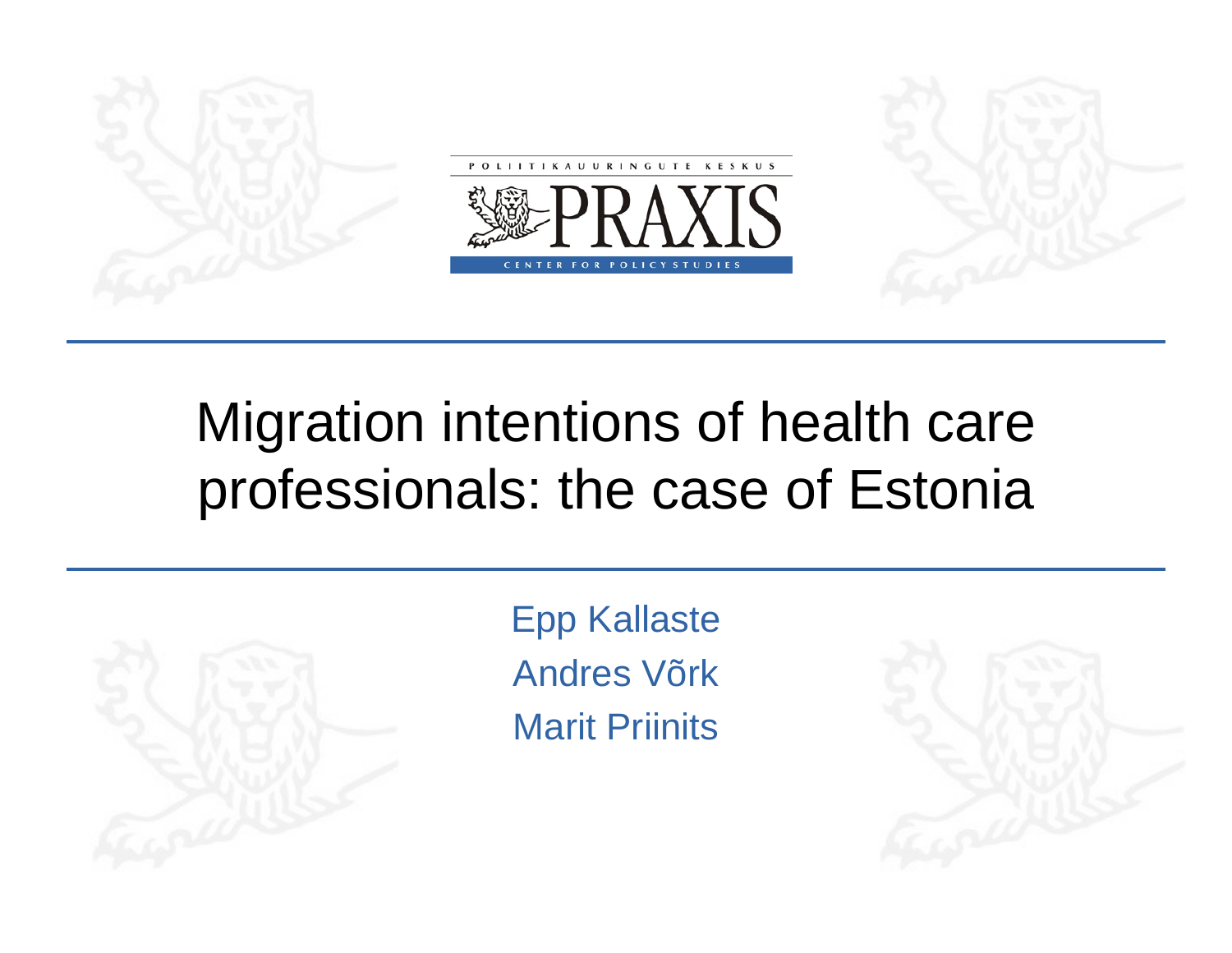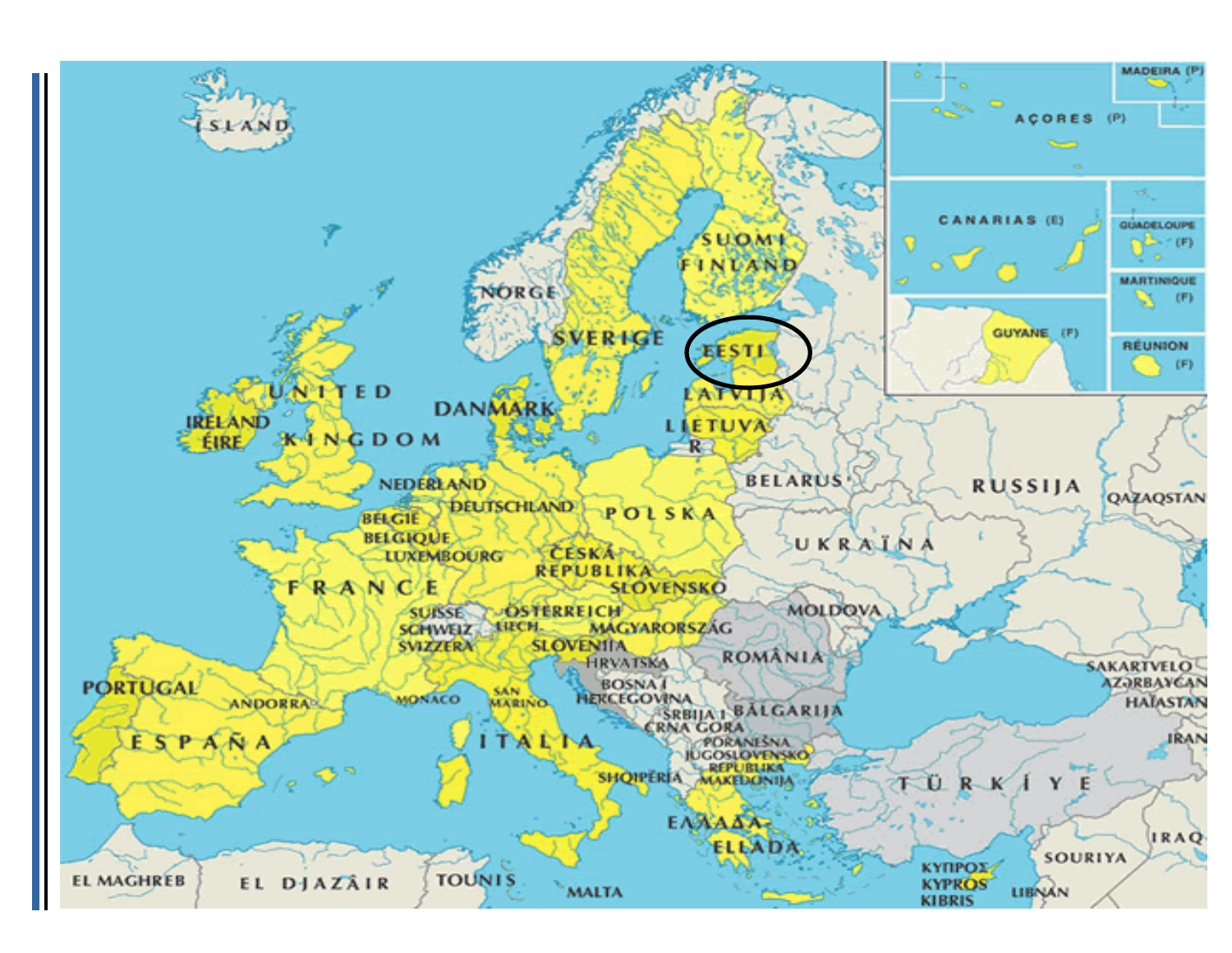## **The aim of the research**

- To estimate the extent of the migration of health sector workers
- $\bullet$  Identify the reasons and factors affecting migration

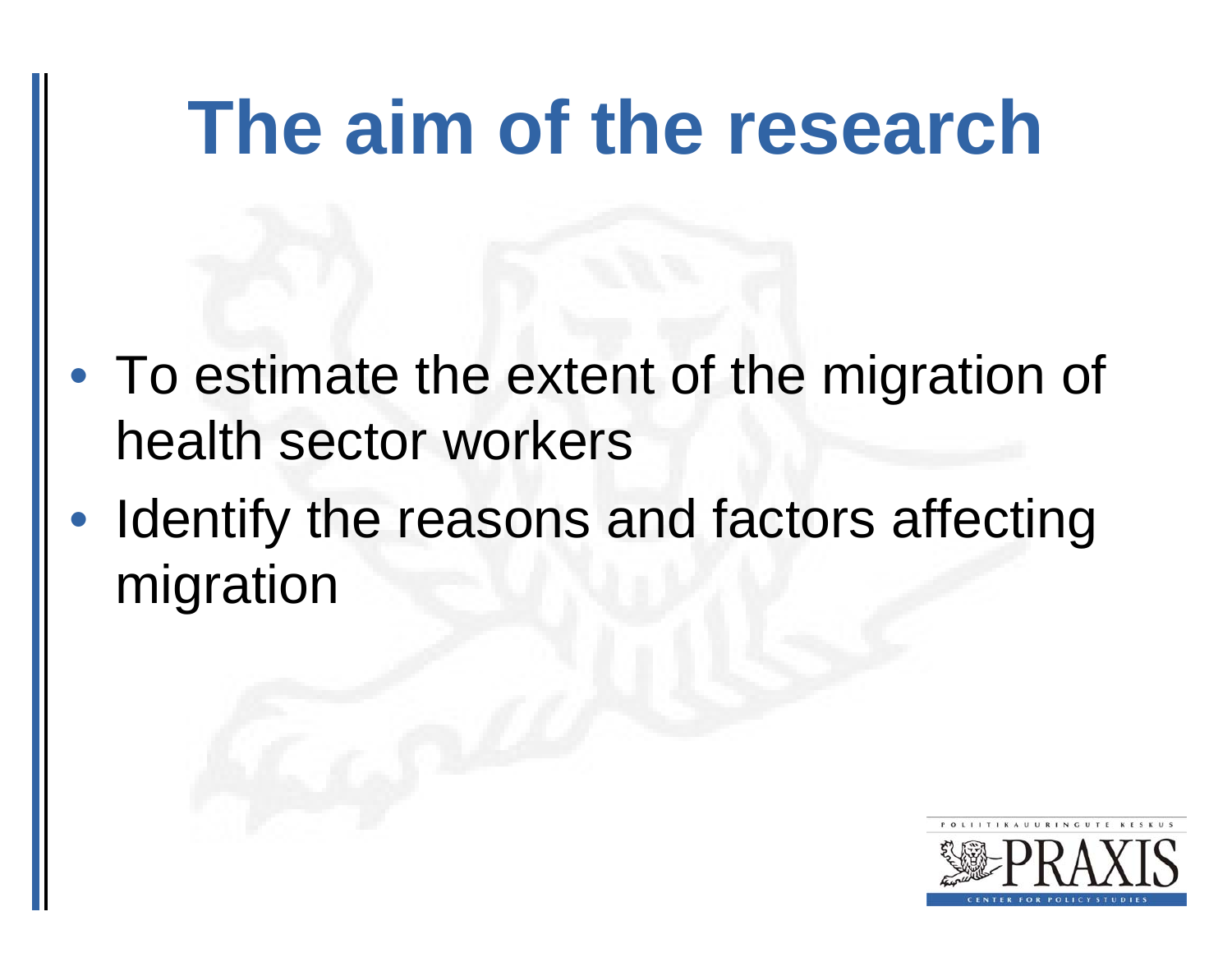# **Outline of the presentation**

- Overview of the survey of health professionals
- The current supply of the health care professionals in Estonia
- • Migration intentions of health care professionals
- Factors affecting migration

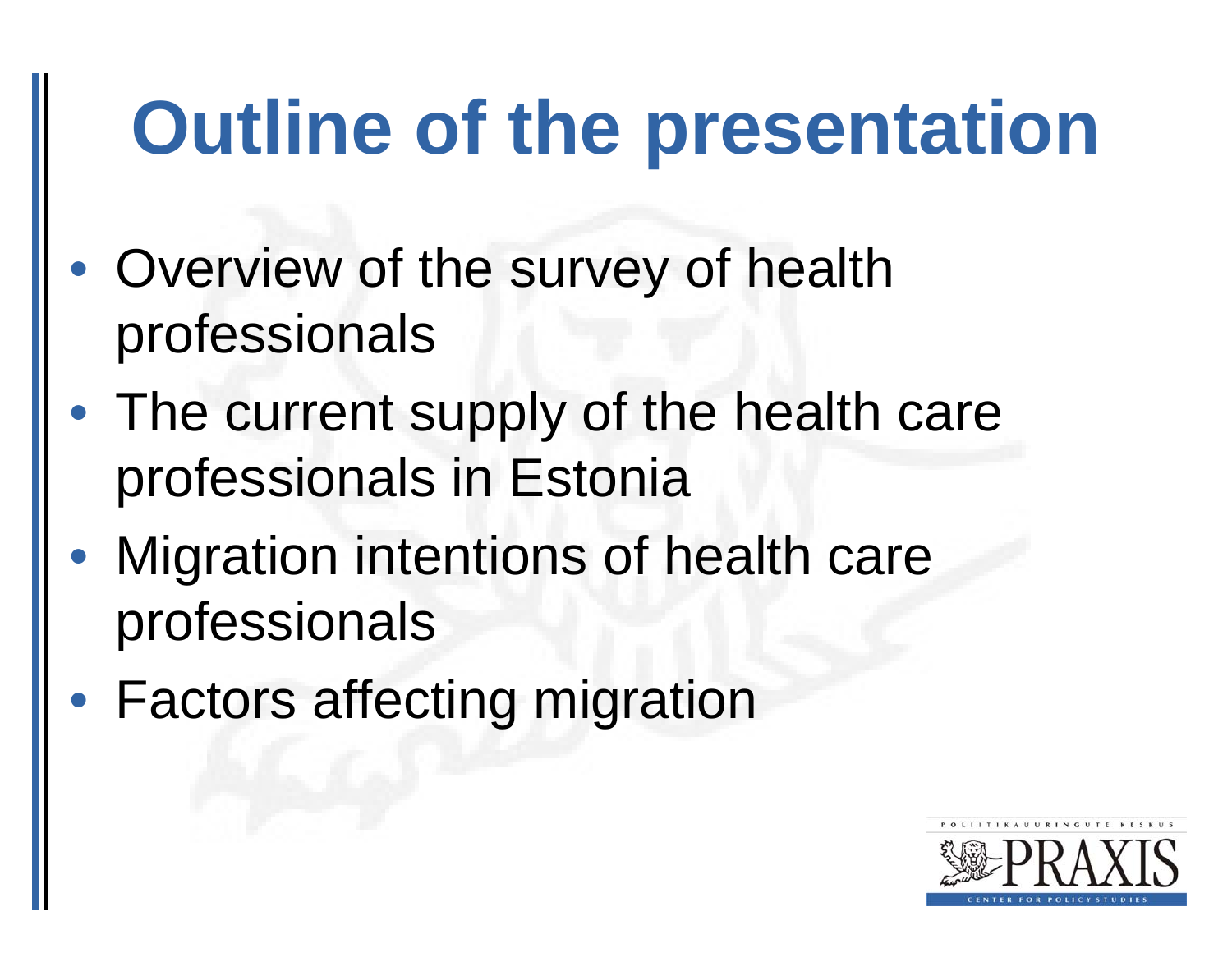#### **Data**

- •Registry of health care professionals
- •No data on migration – survey among health professionals
- • The aim of the survey – to explain the migration intentions of health care professionals
- $\bullet$  Questionnaire – French Ministry of Health and Solidarity, additional questions on income and work satisfaction
- • Surveyed: random sample of doctors, dentists, residents, nurses, midwives
- •Questionnaire sent to the workplace, with one reminder
- • Sample was around 20% of the workers and answers were 56% of the sample (in total 1416)

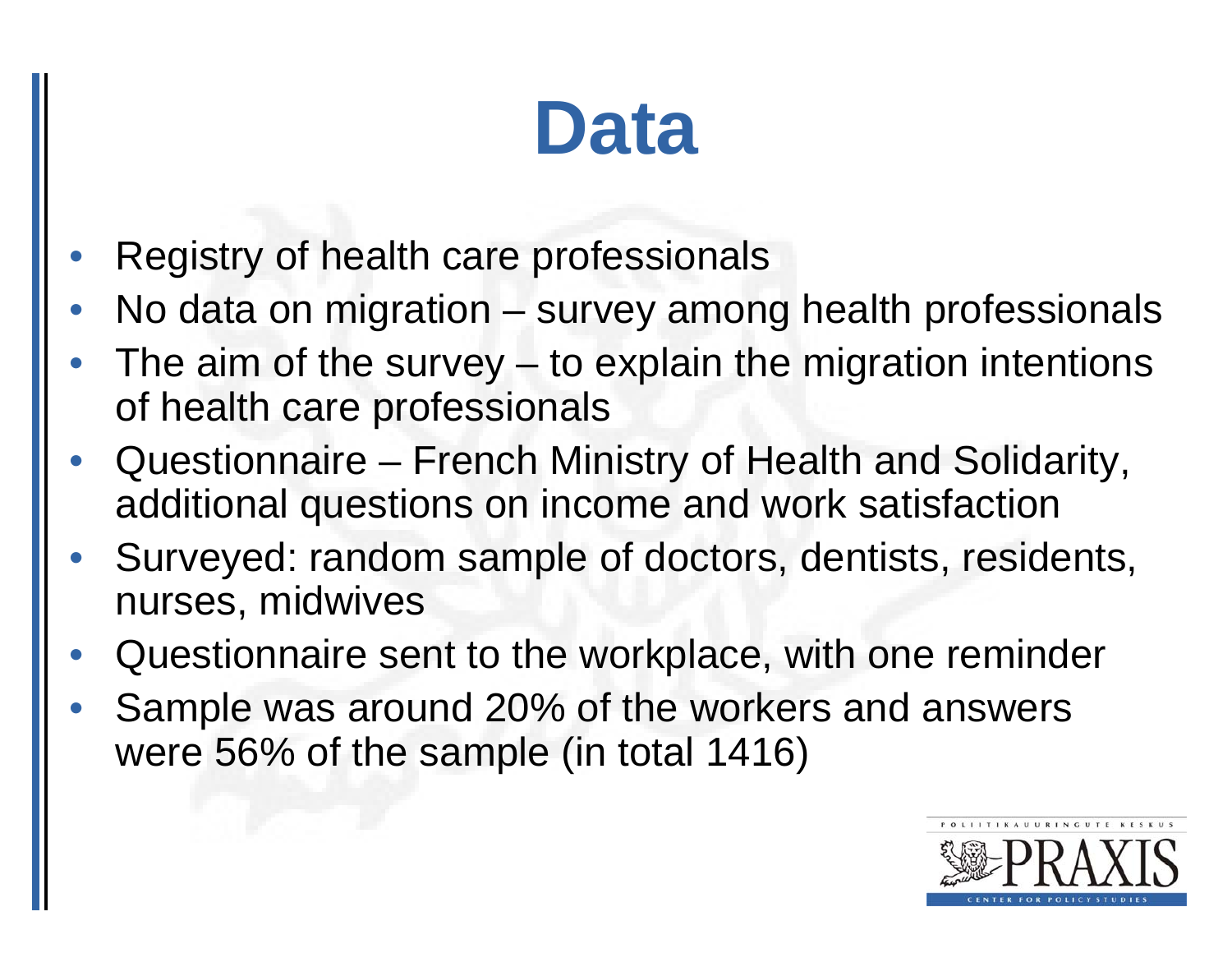#### **Supply of nurses and doctors in Estonia**

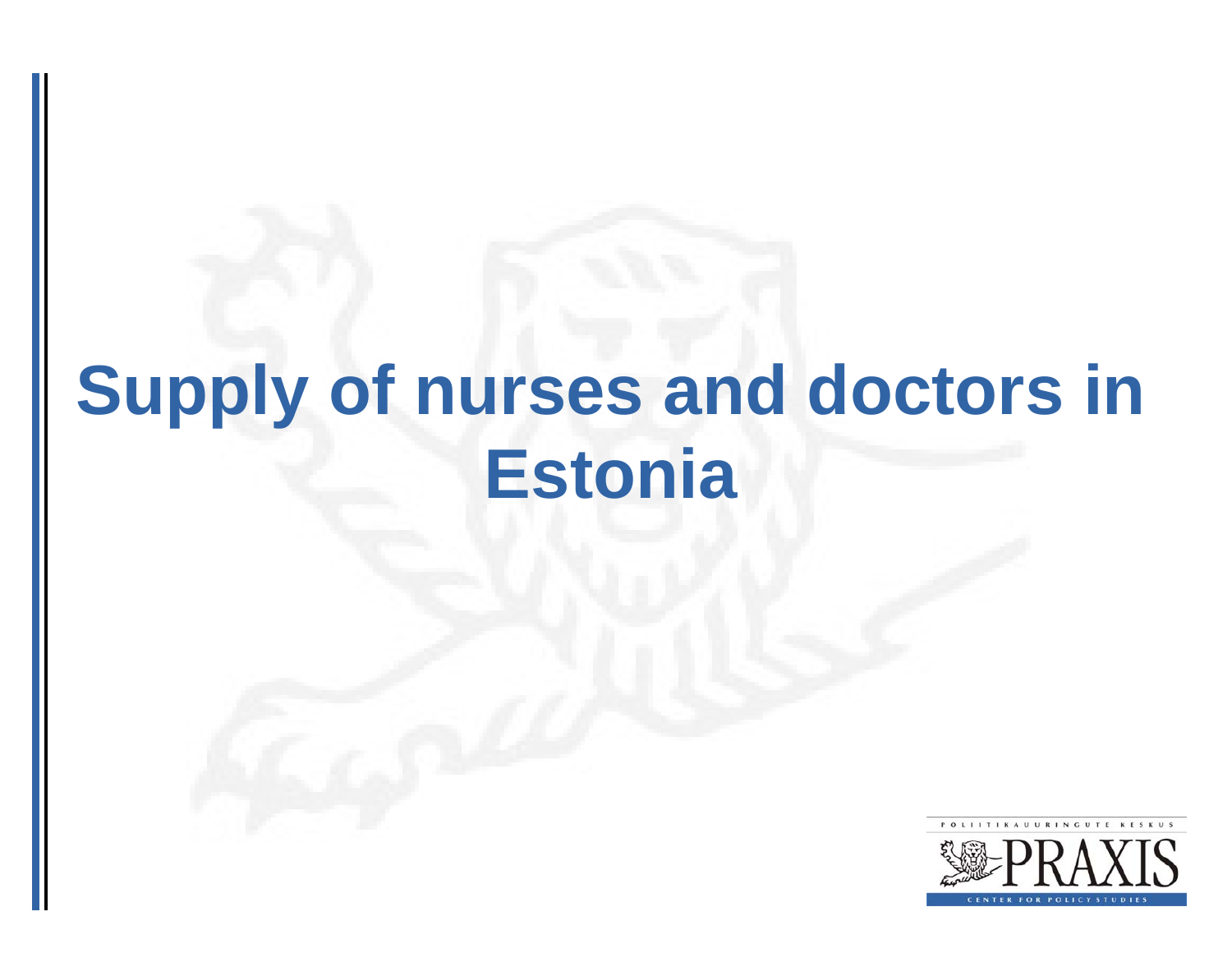#### **Share of health care professionals to 1000 inhabitants**

|                           | <b>Doctors</b> | <b>Nurses</b> |  |
|---------------------------|----------------|---------------|--|
| Finland                   | 3,3            | 14,7          |  |
| Sweden                    | 2,8            | 8,8           |  |
| Germany                   | 3,6            | 9,6           |  |
| <b>UK</b>                 | 2,0            | 8,8           |  |
| Ireland                   | 2,5            | 14,0          |  |
| Norway                    | 2,9            | 10,3          |  |
| Denmark                   | 3,6            | 9,5           |  |
| Netherlands               | 3,2            | 13,4          |  |
| <b>USA</b>                | 2,5            | 8,1           |  |
| Poland                    | 2,2            | 4,9           |  |
| <b>Czech Republic</b>     | 3,8            | 8,9           |  |
| Hungary                   | 2,9            | 4,8           |  |
| Estonia 2002              | 3,1            | 6,4           |  |
| <b>Target for Estonia</b> | 3              | 8             |  |

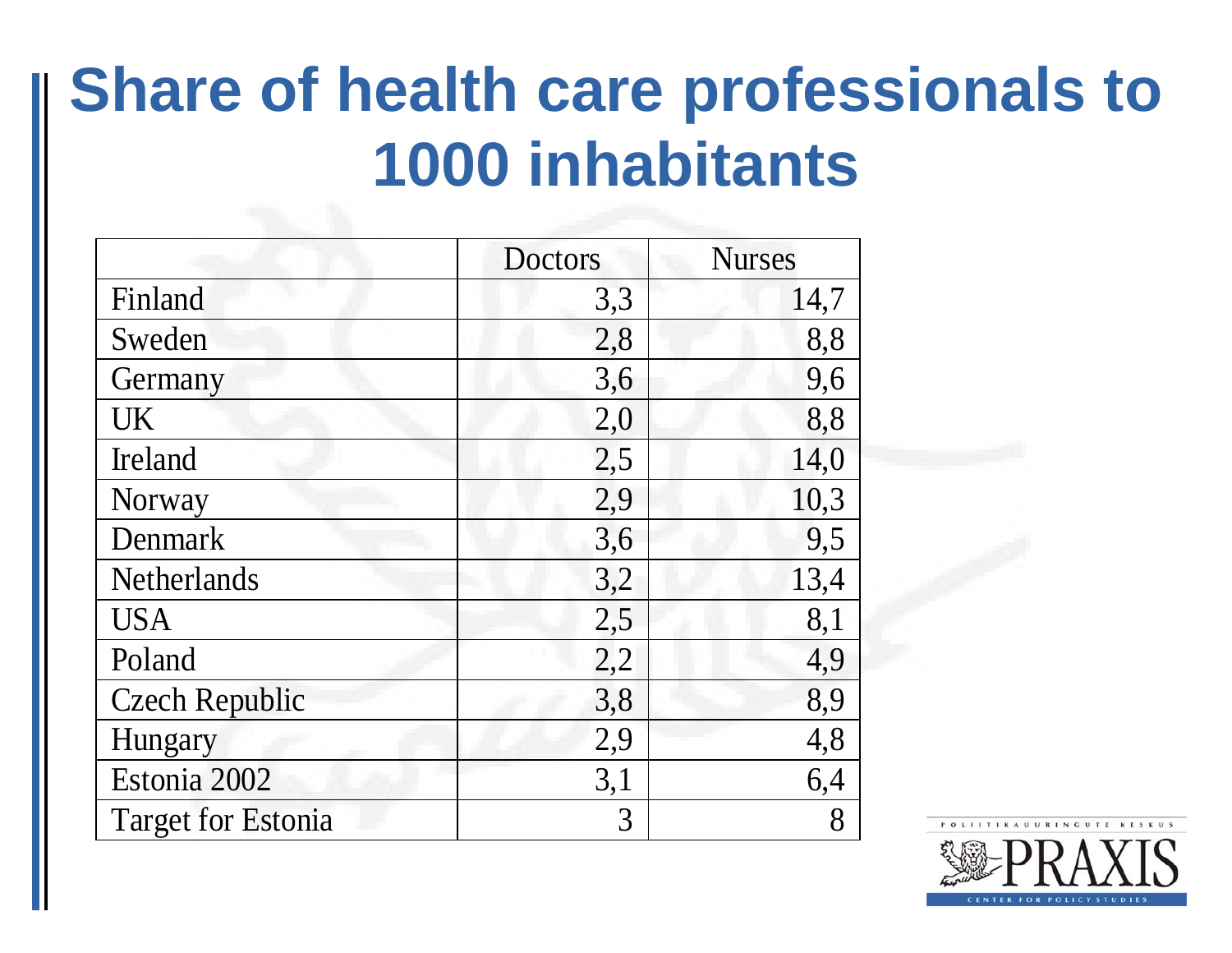#### **ArstidThe gender-age structure**

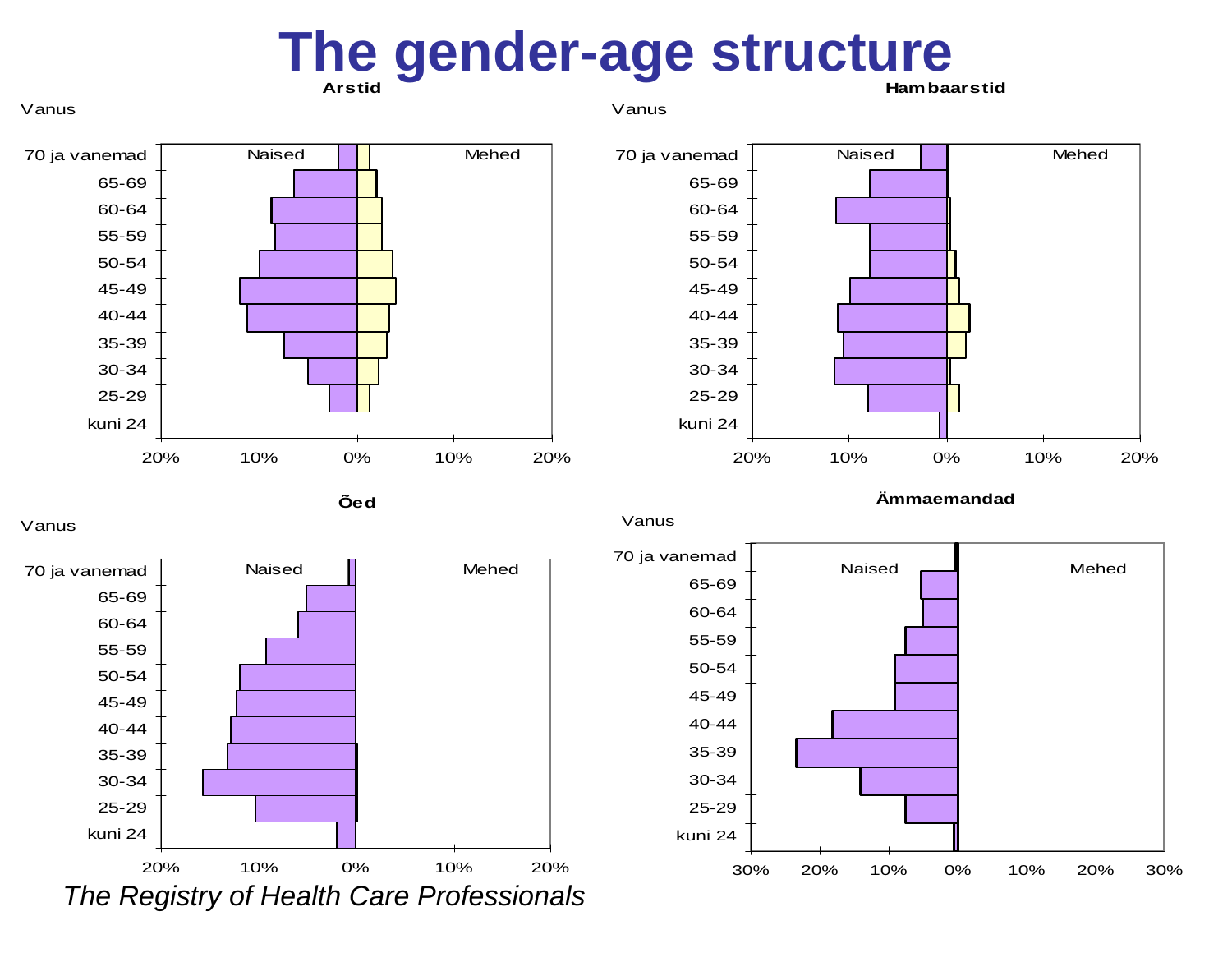## **Schooling**





*Ministry of Social Affairs*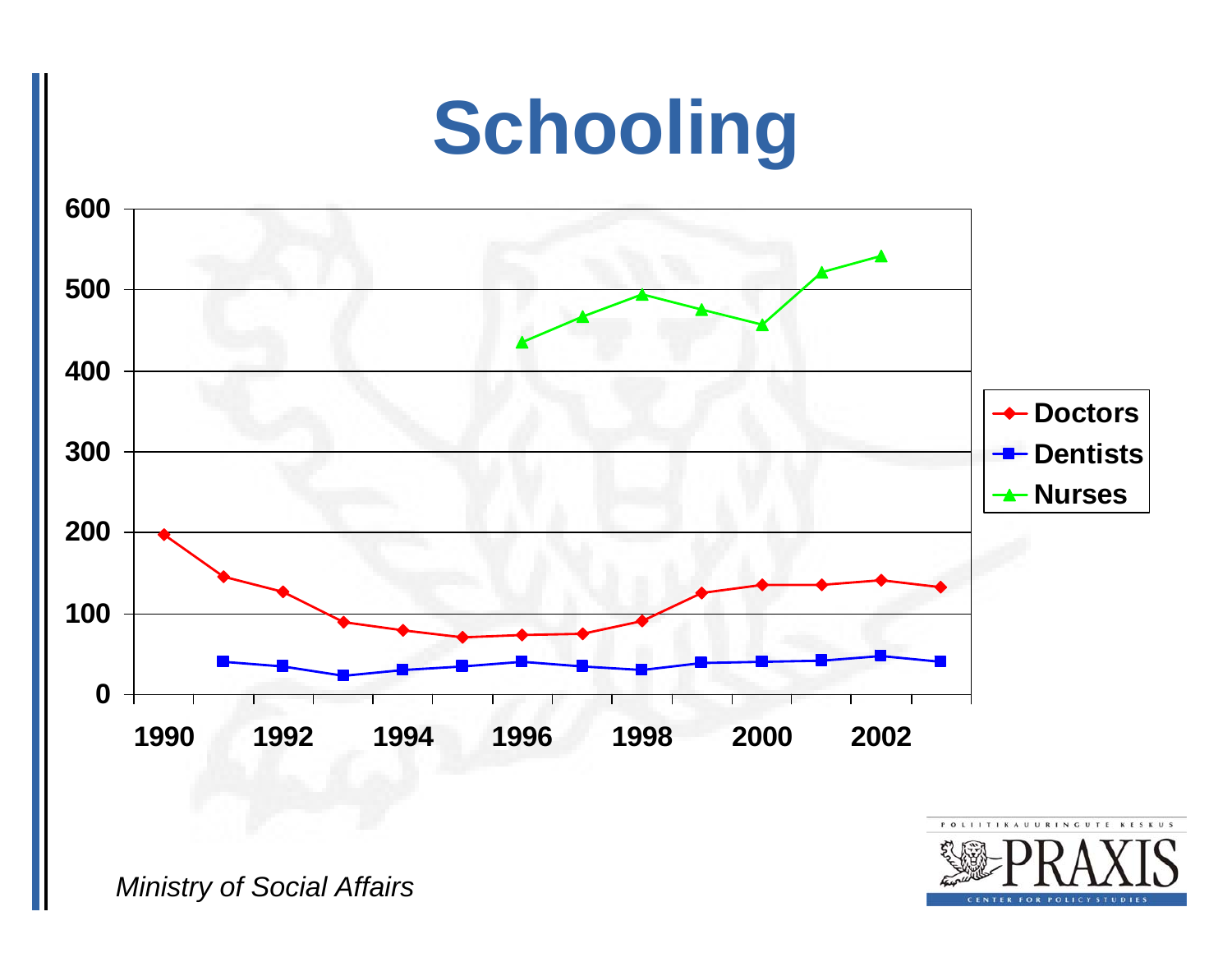#### **The conclusions on the supply of the health care professionals**

- There are a lot less nurses than the target
- There will be shortage of doctors soon, due to the current age structure

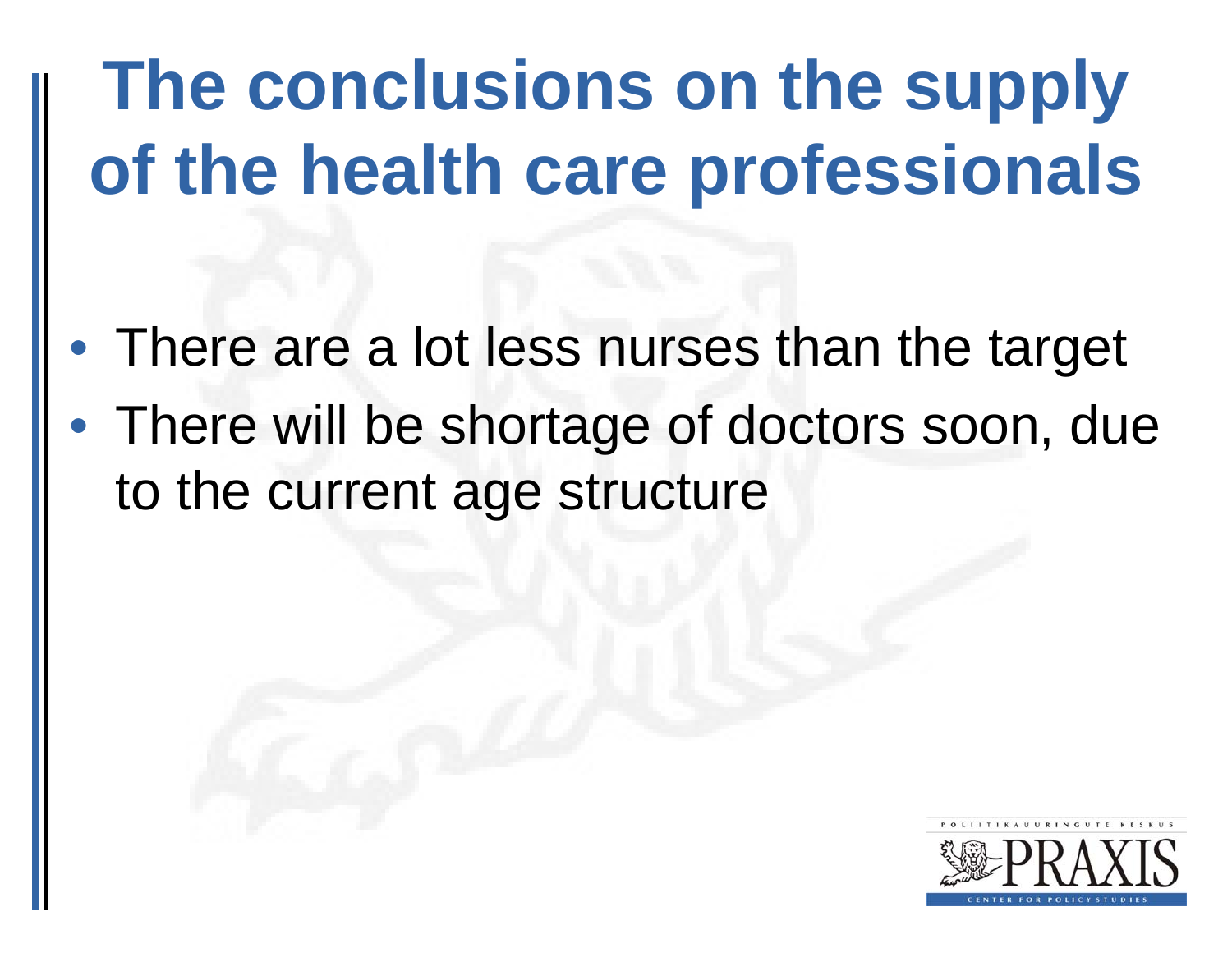# **Migration intentions**

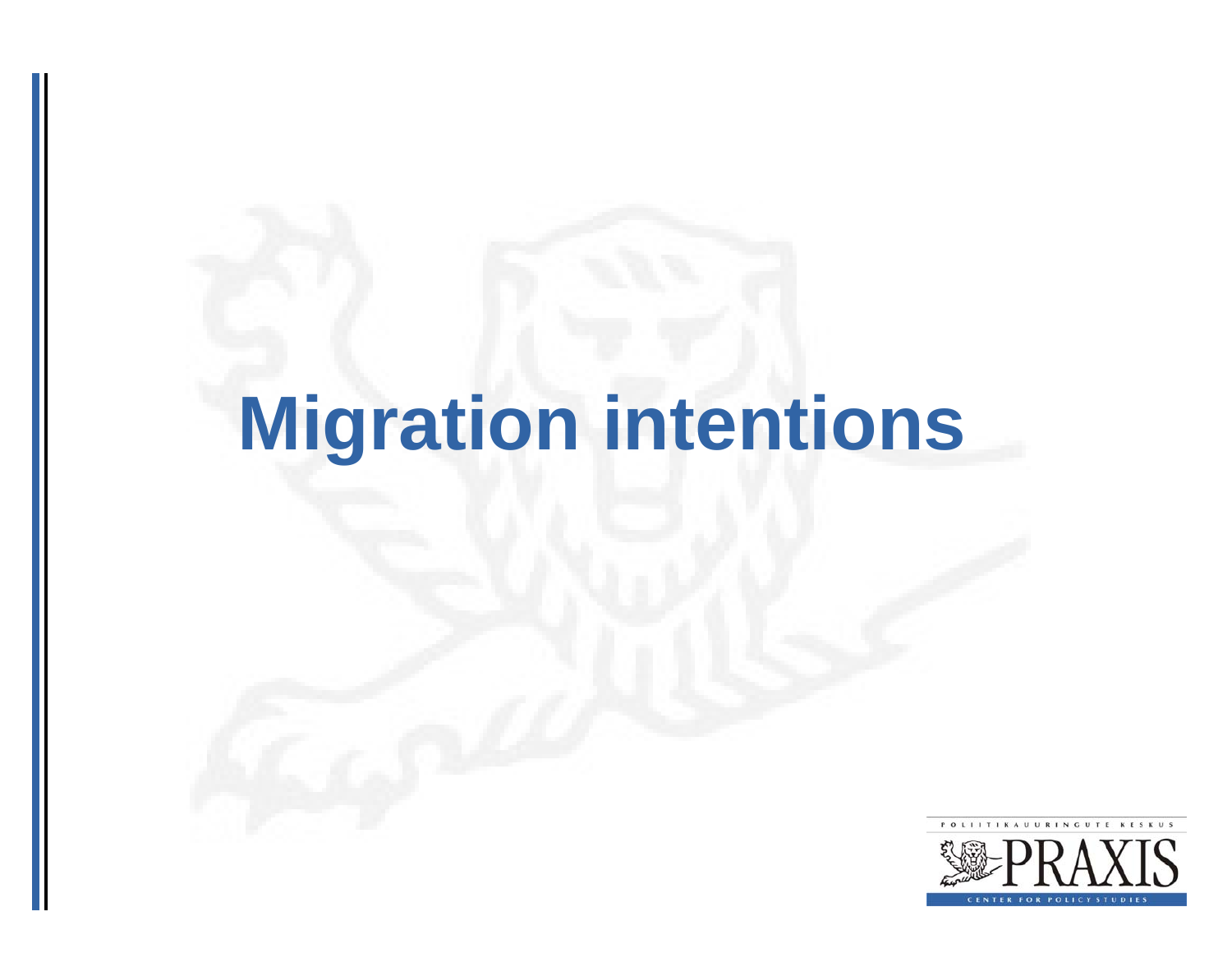# **Intentions of migration**

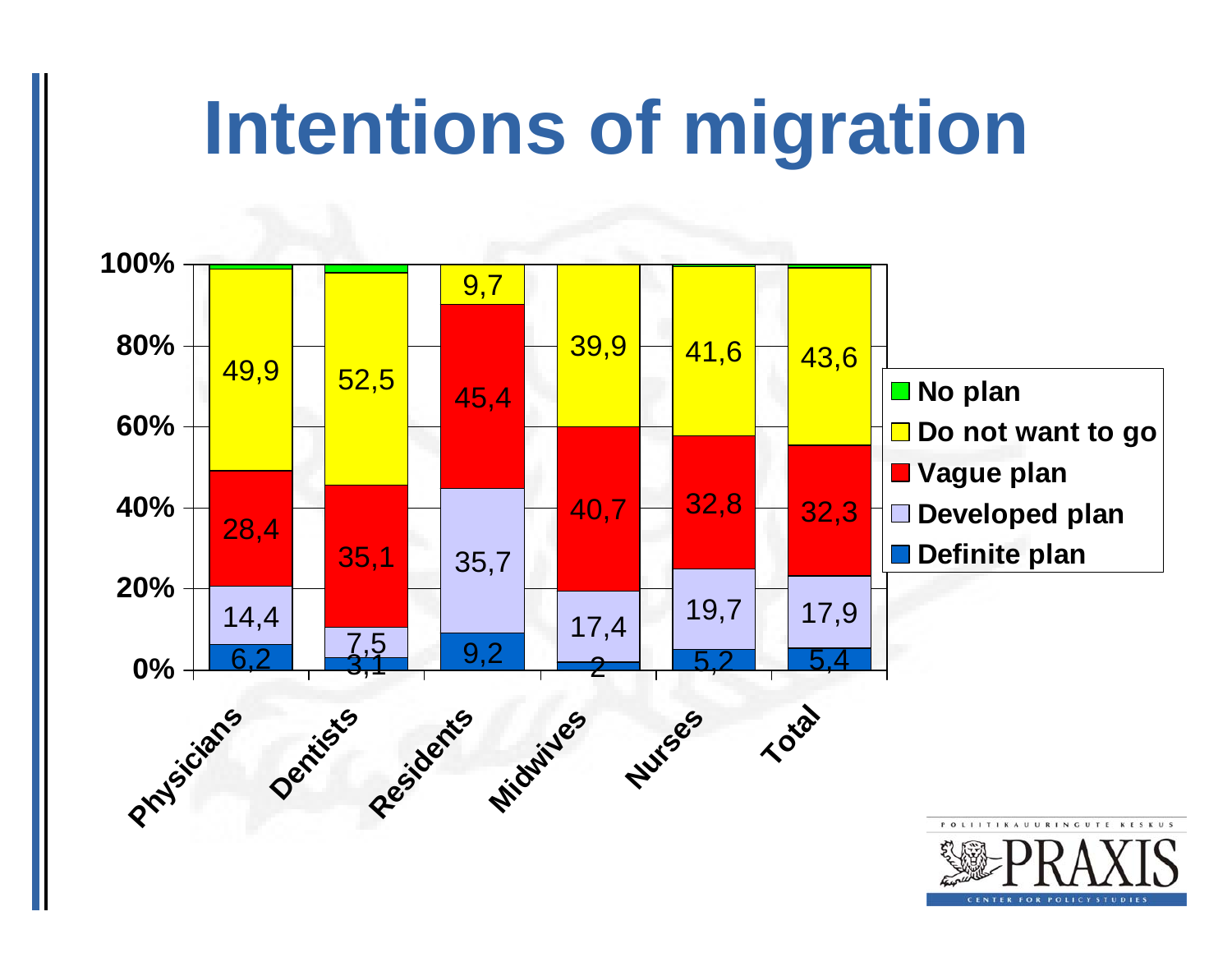#### **Intentions in international perspective**

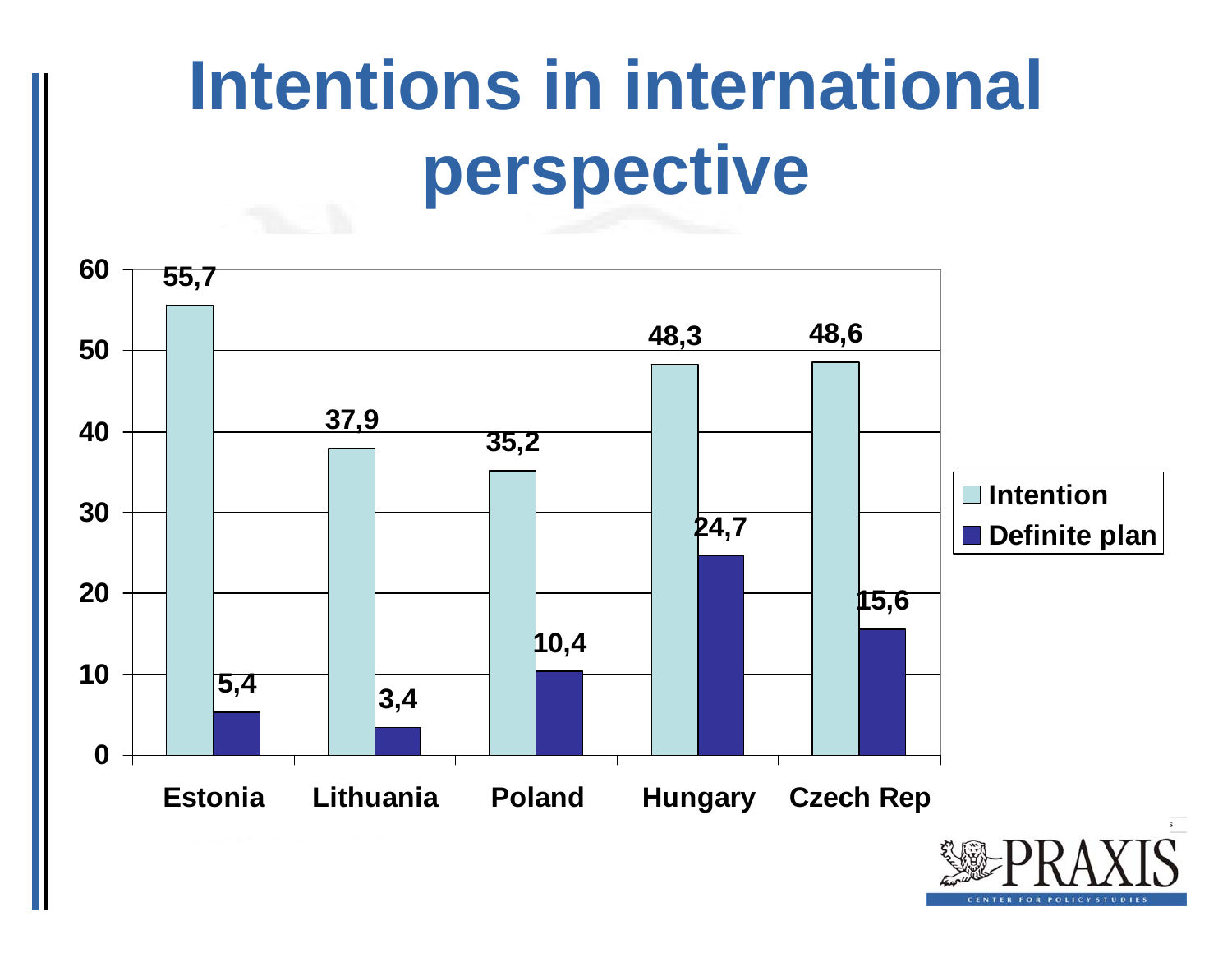#### **Examples of active recruitment**

- •• Kotka and Lappenranta (Finnish county) organized two big cocktail parties in order to hire Estonian doctors. For more interested doctors a trip was organized to Kotka on the account of the receiver (over 15 doctors were needed)
- $\bullet$  Uusinmaa county needs 15-16 doctors, which they plan to hire from **Estonia**
- • Päijäthämä region representatives came to Estonia to introduce working possibilities there. Doctors organized themselves a trip to there (currently two doctors are going)
- $\bullet$  MedOne – biggest employer of Finnish doctors, was introducing working possibilities in Finland in regular winter party of the Medical faculty students of Tartu University
- $\bullet$  UK has announced the need for hundreds of doctors and plans to hire them also from Estonia
- $\bullet$  A Swedish company hired for Sweden around 20 doctors – introduced working possibilities in Estonia, organized and paid for trip to working place, concluded a contract and paid for language classes and exam

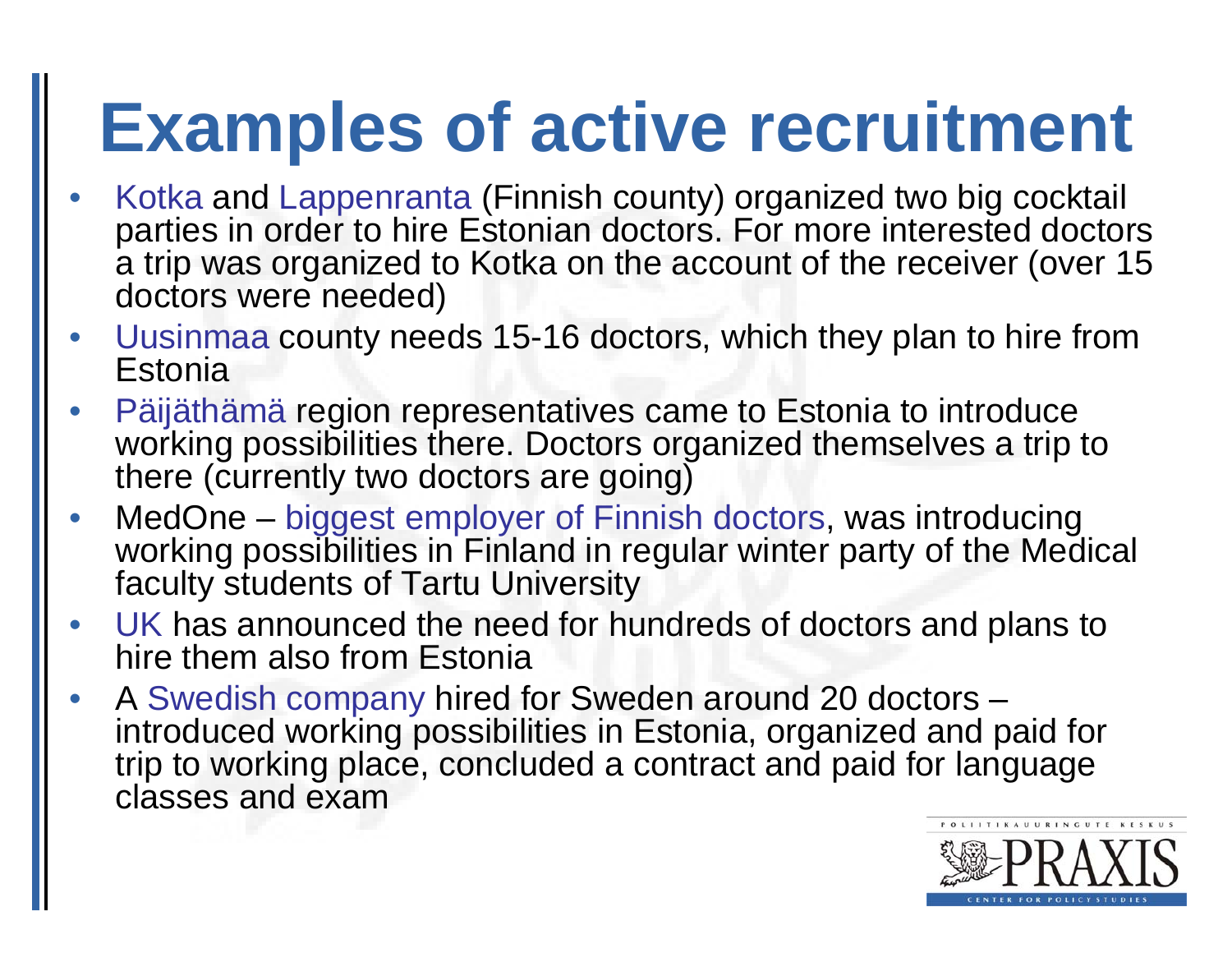#### **Examples of active recruitment of nurses**

- $\bullet$  **Employment intermediation company Radmann Group started a project to train and send 60 Estonian nurses to Norway (2001)**
	- $\mathcal{L}_{\mathcal{A}}$  **project failed, criminal aspects, no support from the government of Norway**
- $\bullet$  **Swedish Dalarna county hospital initiated a project to train nurses at Tallinn Medical School in 2002, hoped to get 15 in the first year, 200 vacancies total**
	- $\mathcal{L}_{\mathcal{A}}$  , and the set of the set of the set of the set of the set of the set of the set of the set of the set of the set of the set of the set of the set of the set of the set of the set of the set of the set of th **did not start, because of the negative impact of the earlier project of Radmann Group**

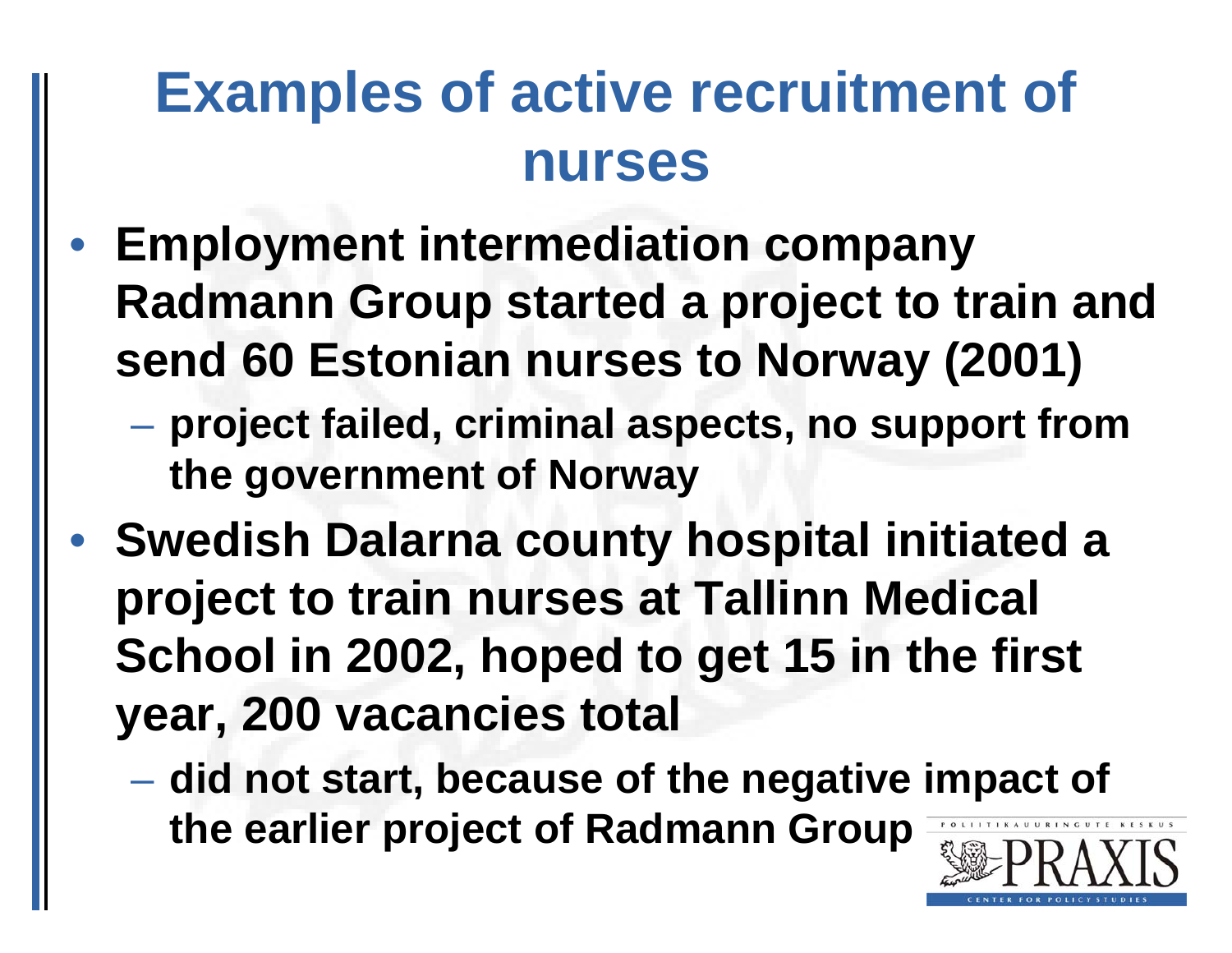## **The preferred length of the stay**

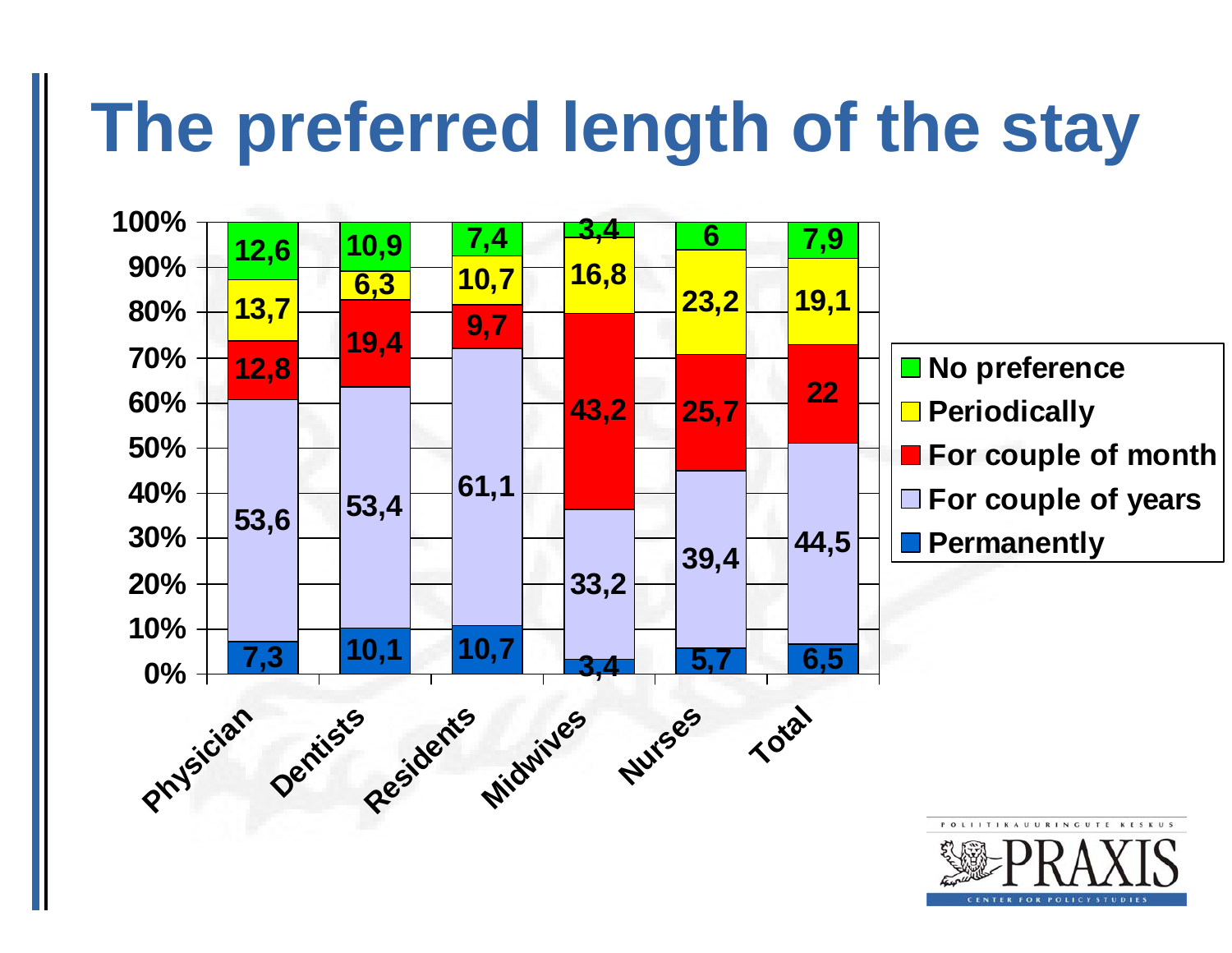# **The reasons for going**

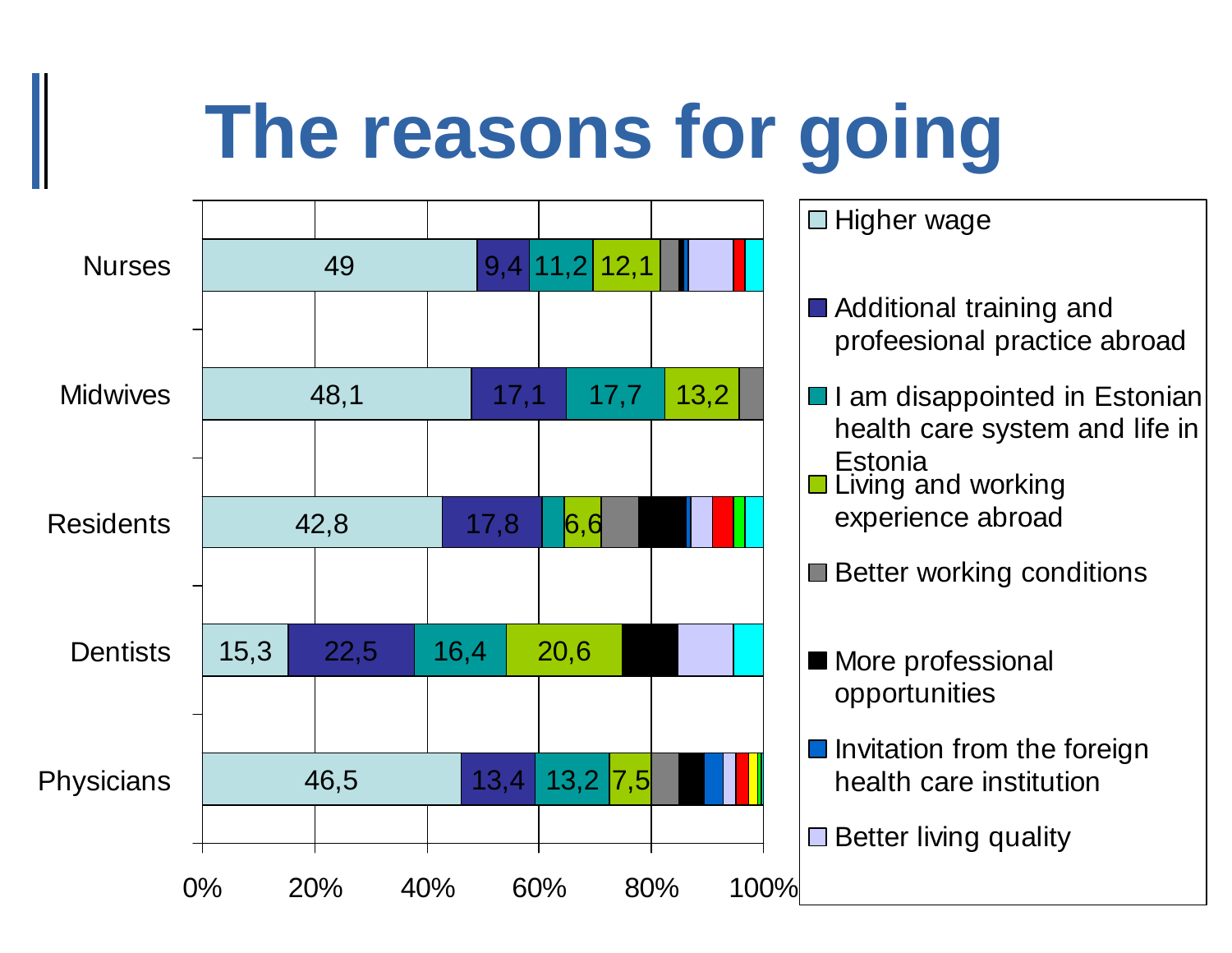#### **Target country**

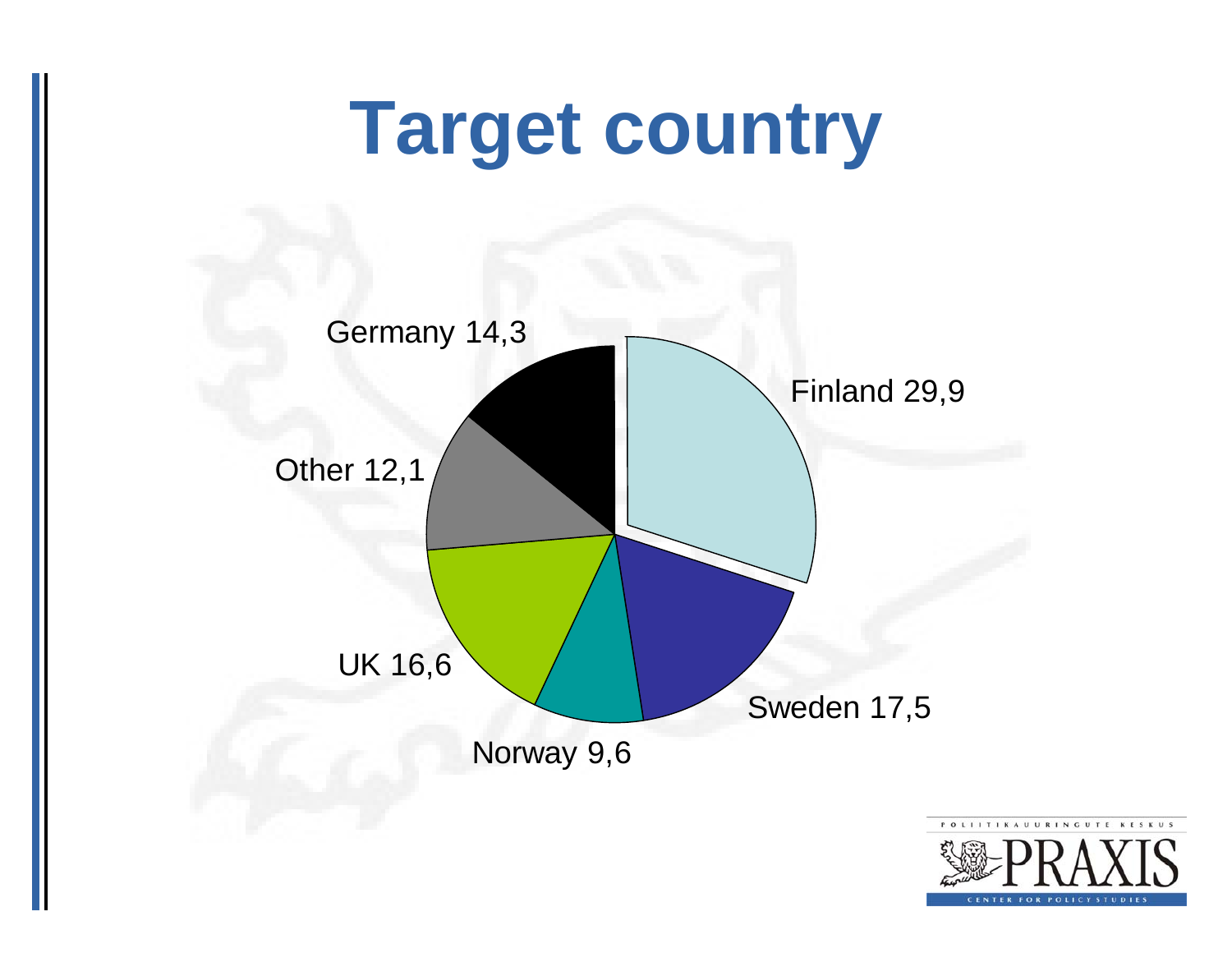## **Conclusion on migration intentions**

- Over half are willing to go can not say, how many will actually go
- Around 5% (700-800) have definite plan for going – these should be considered as going during the next years
- Most active are residents, least dentists
- Most would like to go for a short period
- The main reason wage, better working conditions (dentists are different)

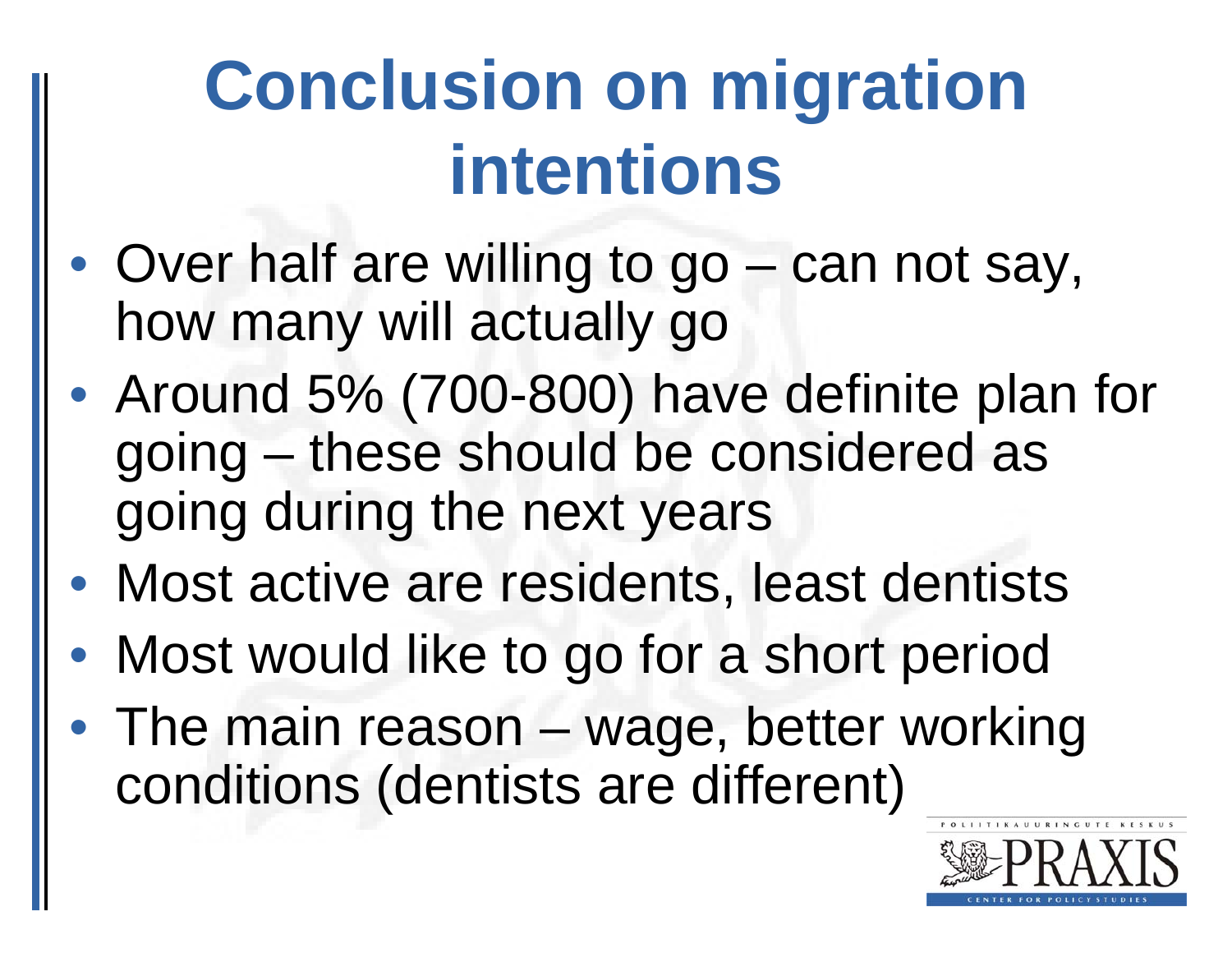# **Factors affecting migration**

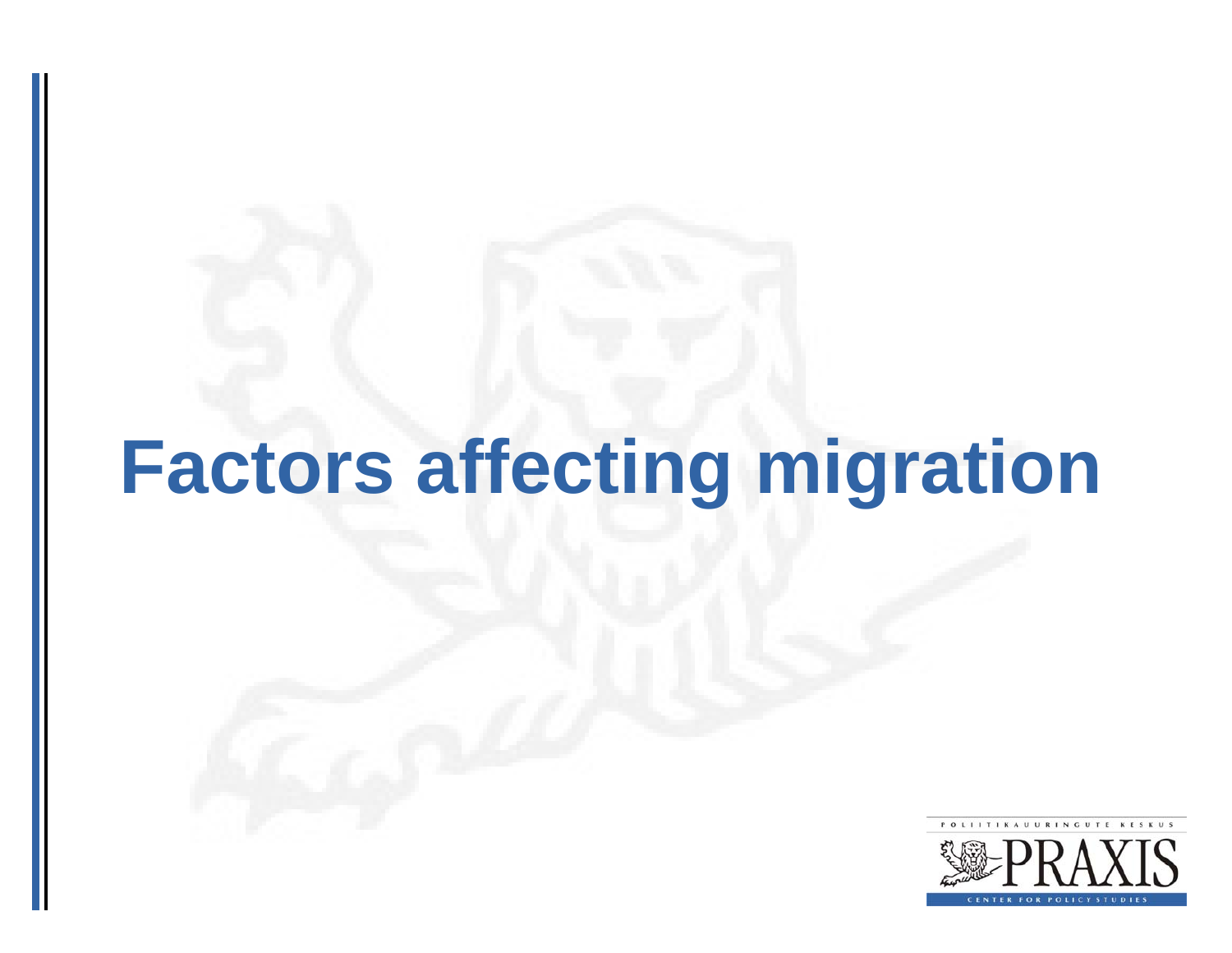#### **Reservation wage and wage abroad**



blue - average net wage in Finland, red - average net wage in Estonia, green - overall average net wage in Estonia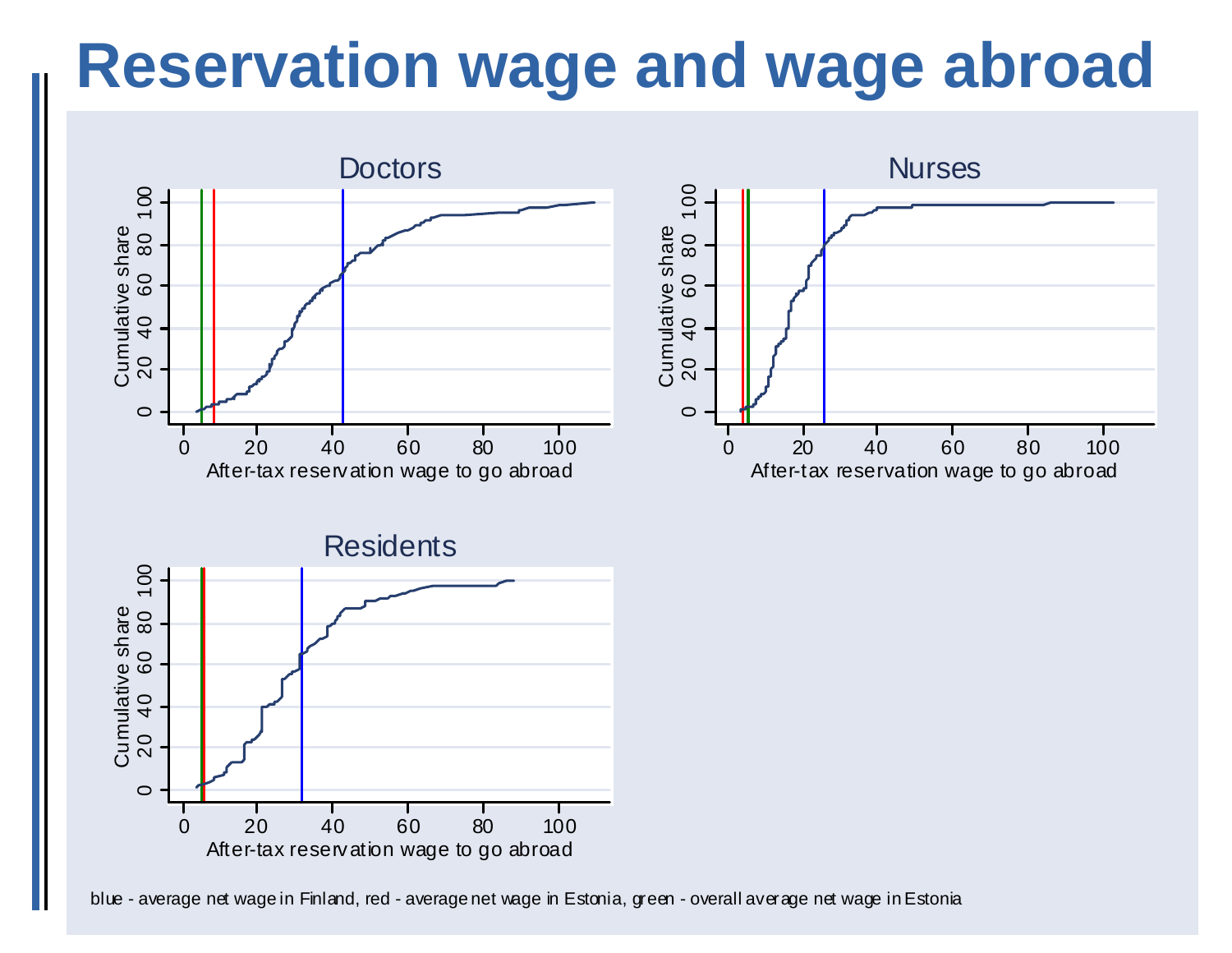#### **Satisfaction with wage in Estonia**

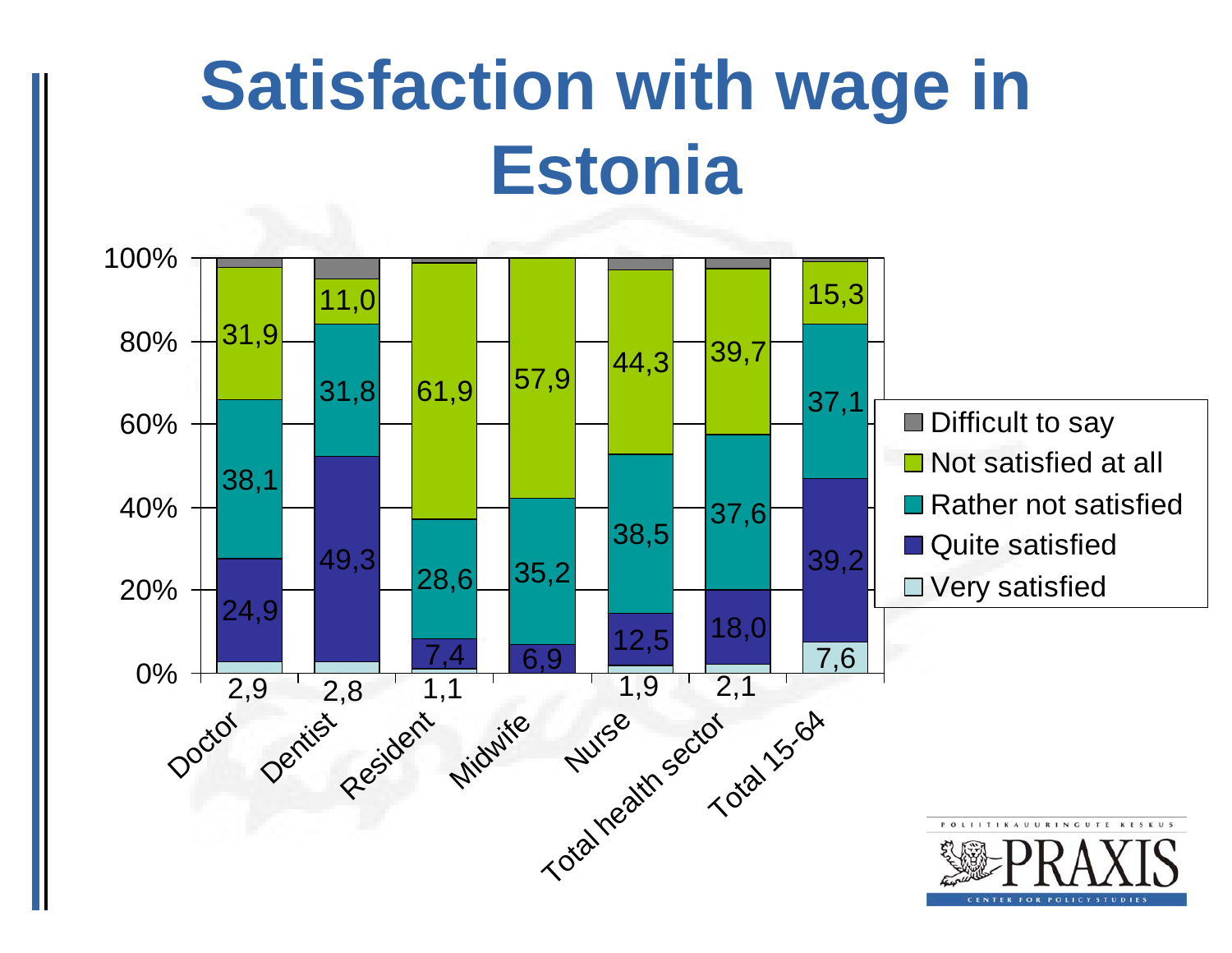# **Logit-regressions**

- •Dependent variable – intention to go abroad
- • Independent variables – occupation, age, sex, nationality, children, region, marital status, possibility of job loss, assessment on the household's economic situation, wage
- • Wage
	- $\mathcal{L}_{\mathcal{A}}$  , and the set of the set of the set of the set of the set of the set of the set of the set of the set of the set of the set of the set of the set of the set of the set of the set of the set of the set of th  $-$  current wage/the wage which is considered to be fair for the current job
	- $\mathcal{L}_{\mathcal{A}}$  , and the set of the set of the set of the set of the set of the set of the set of the set of the set of the set of the set of the set of the set of the set of the set of the set of the set of the set of th Categorical variable on the discontent with current wage
	- $\mathcal{L}_{\mathcal{A}}$  , and the set of the set of the set of the set of the set of the set of the set of the set of the set of the set of the set of the set of the set of the set of the set of the set of the set of the set of th The difference of the wage with the average wage in Finland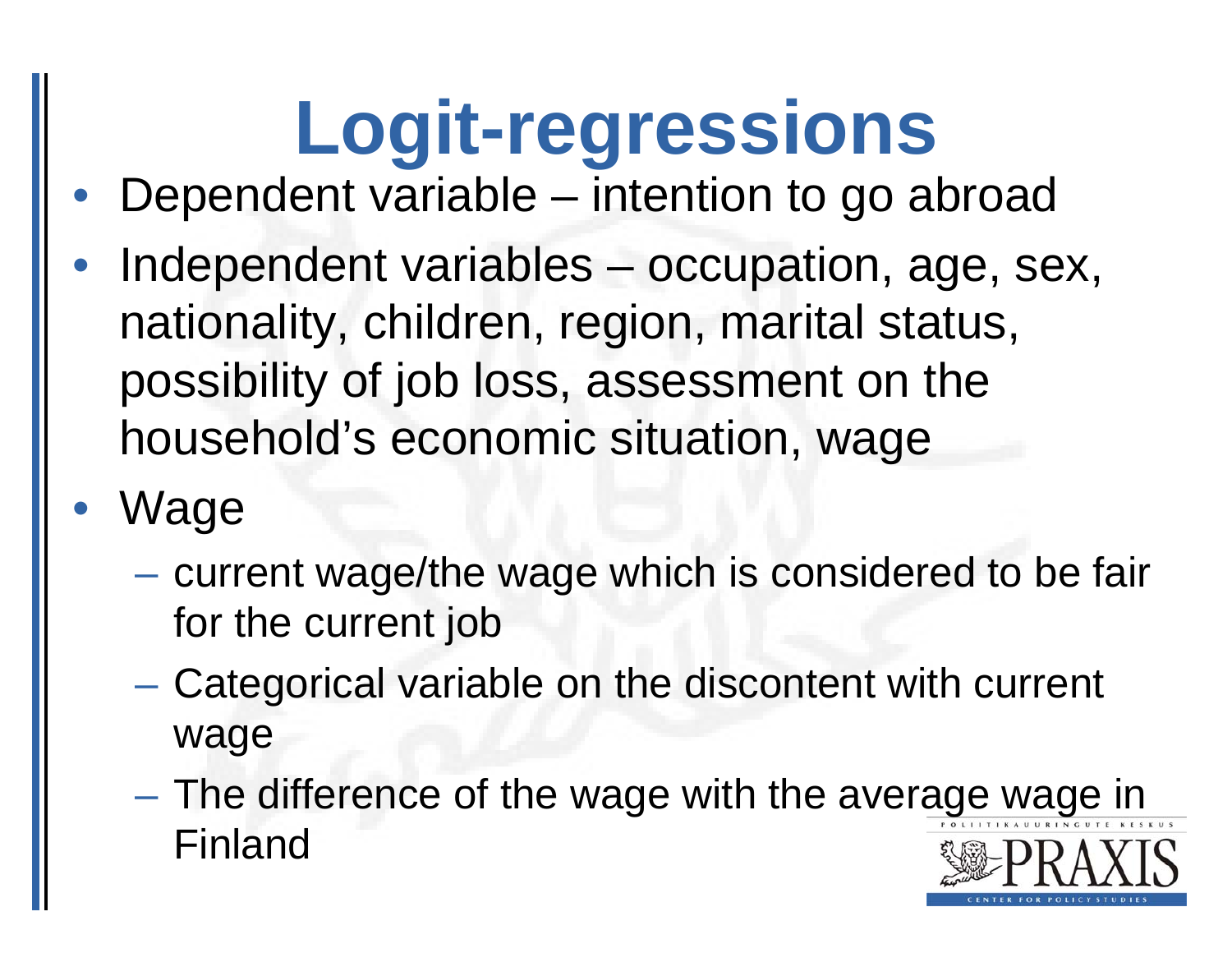## **Regression results**

- Age older people are less willing to go
- Sex male are more willing to go
- Region people in two largest urban areas are more willing to go
- Marital status married/co-habiting are less willing to go
- Possibility to lose job who are certain on the loss of the job are more willing to go

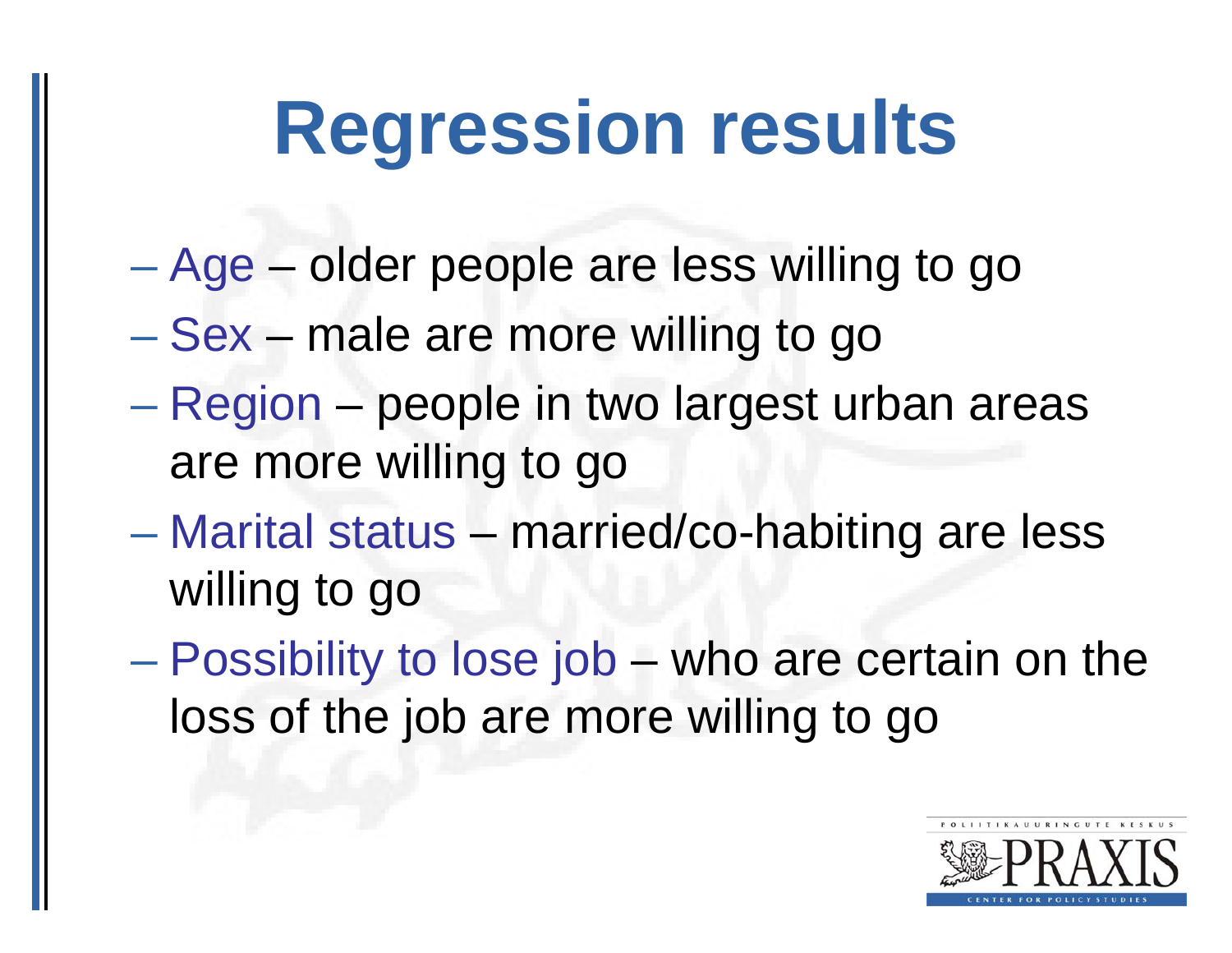## **Importance of wages**

|                                                                     | (1)        | (2)        | (3)      |  |
|---------------------------------------------------------------------|------------|------------|----------|--|
| Ratio of Finnish average to<br>individual wage                      |            |            | $-0.004$ |  |
| Ratio of satisfactory wage and<br>actual wage                       | $0.044***$ |            |          |  |
| Satisfaction with current wage level (compared to "Very satisfied") |            |            |          |  |
| Satisfied                                                           |            | $0.251*$   |          |  |
| Not satisfied                                                       |            | $0.373***$ |          |  |
| Absolutely not satisfied                                            |            | $0.549***$ |          |  |
| Difficult to say                                                    |            | $0.322*$   |          |  |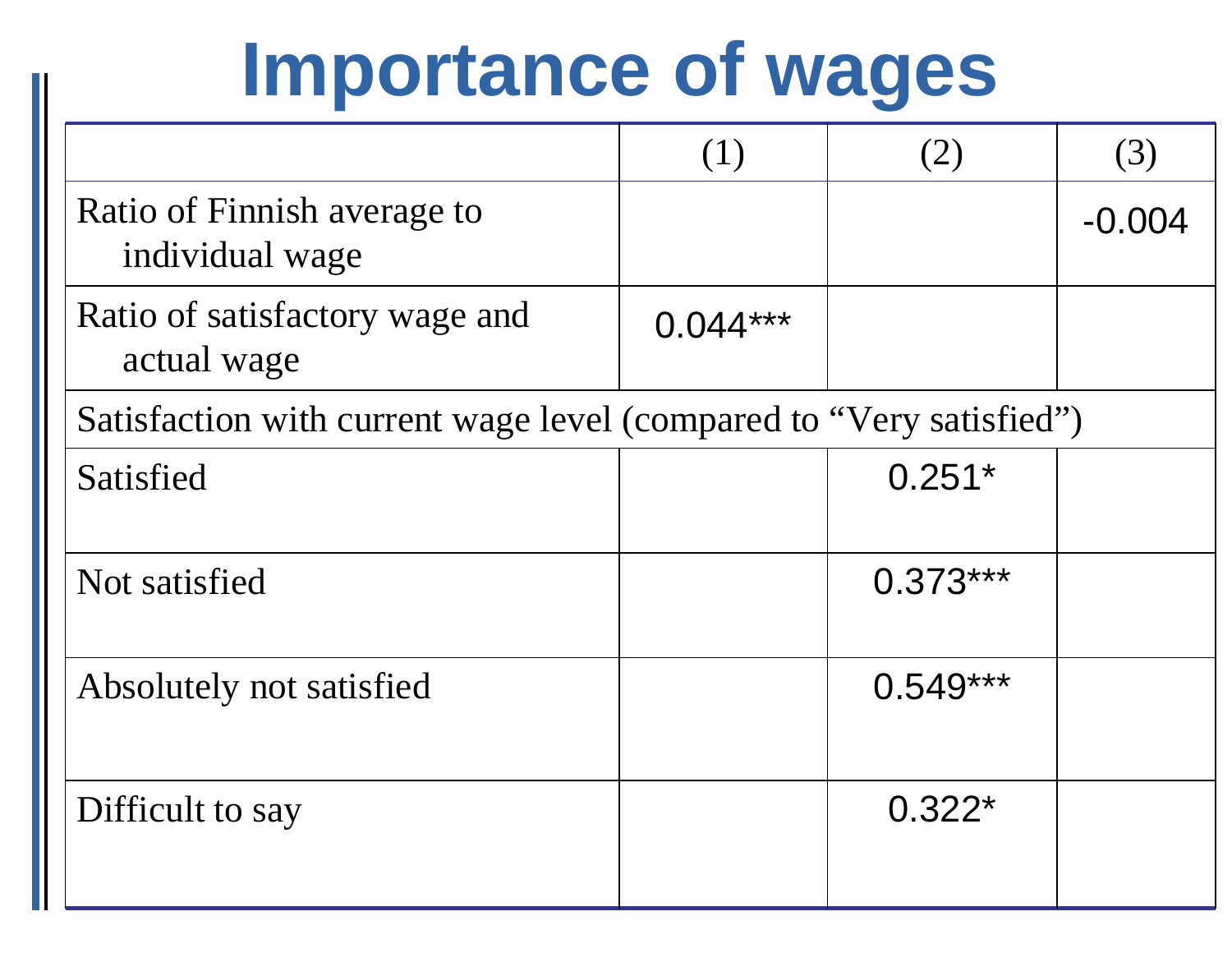# **Conclusions**

- • Over half would like to go – based on the opinion survey can not say how many will actually go. With active recruitment – potentially all might go
- $\bullet$  5,6% have definite plan for going. They will leave in coming years
- $\bullet$  Main reason for going is wage, which means discontent with current wage